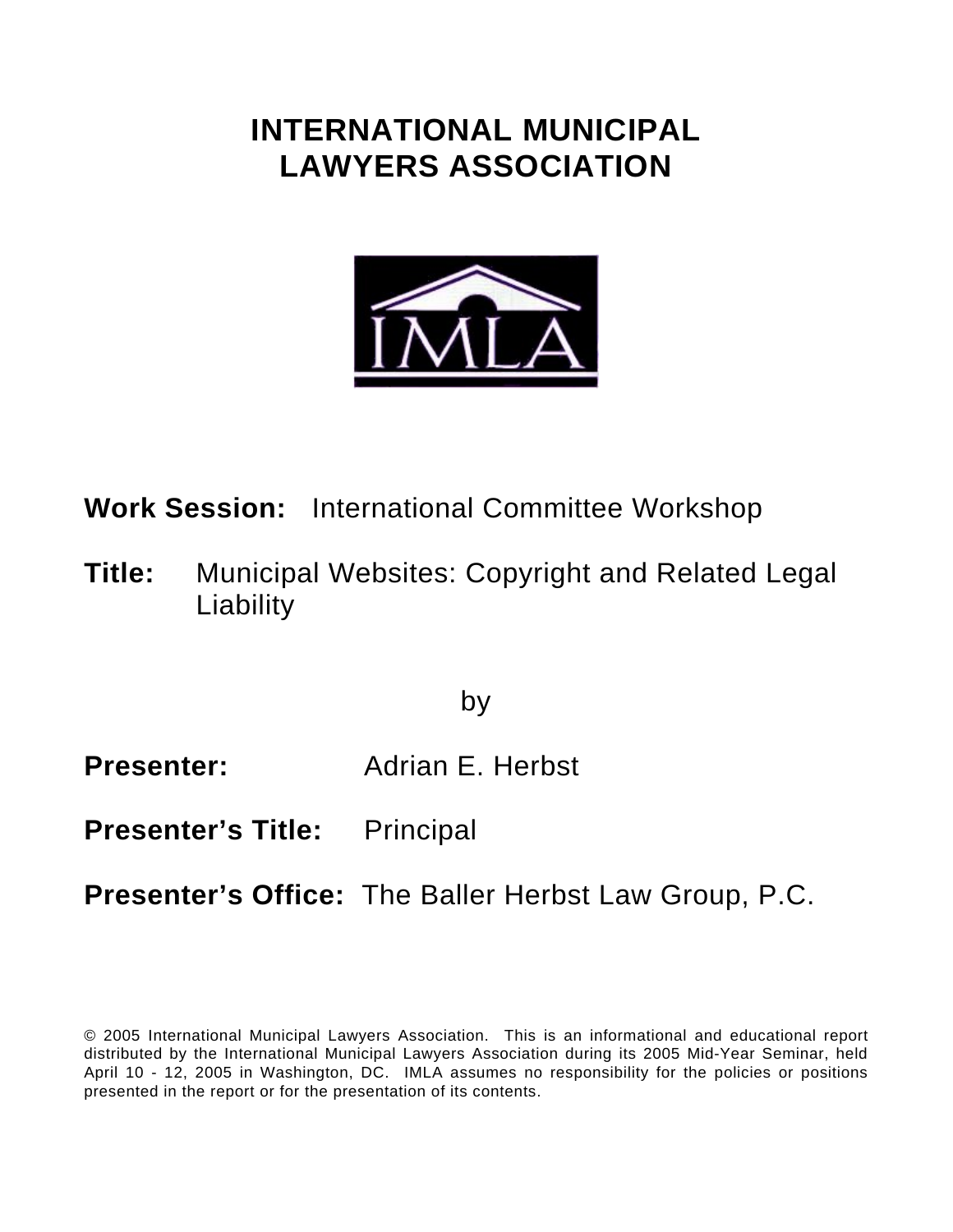## **IMLA'S MID-YEAR SEMINAR**

## **"Hear ye! Hear ye! Local Government Law from Washington to Your Community"**

**April 10-12, 2005** 

# **Municipal Websites: Copyright and Related Legal Liability**

**THE BALLER HERBST LAW GROUP, P.C.** 

 **Adrian E. Herbst, Esq. 953E Grain Exchange Building 400 South Fourth Street Minneapolis, Minnesota 55415 (612) 339-2026 (612) 339-4789 (facsimile) aherbst@baller.com www.baller.com**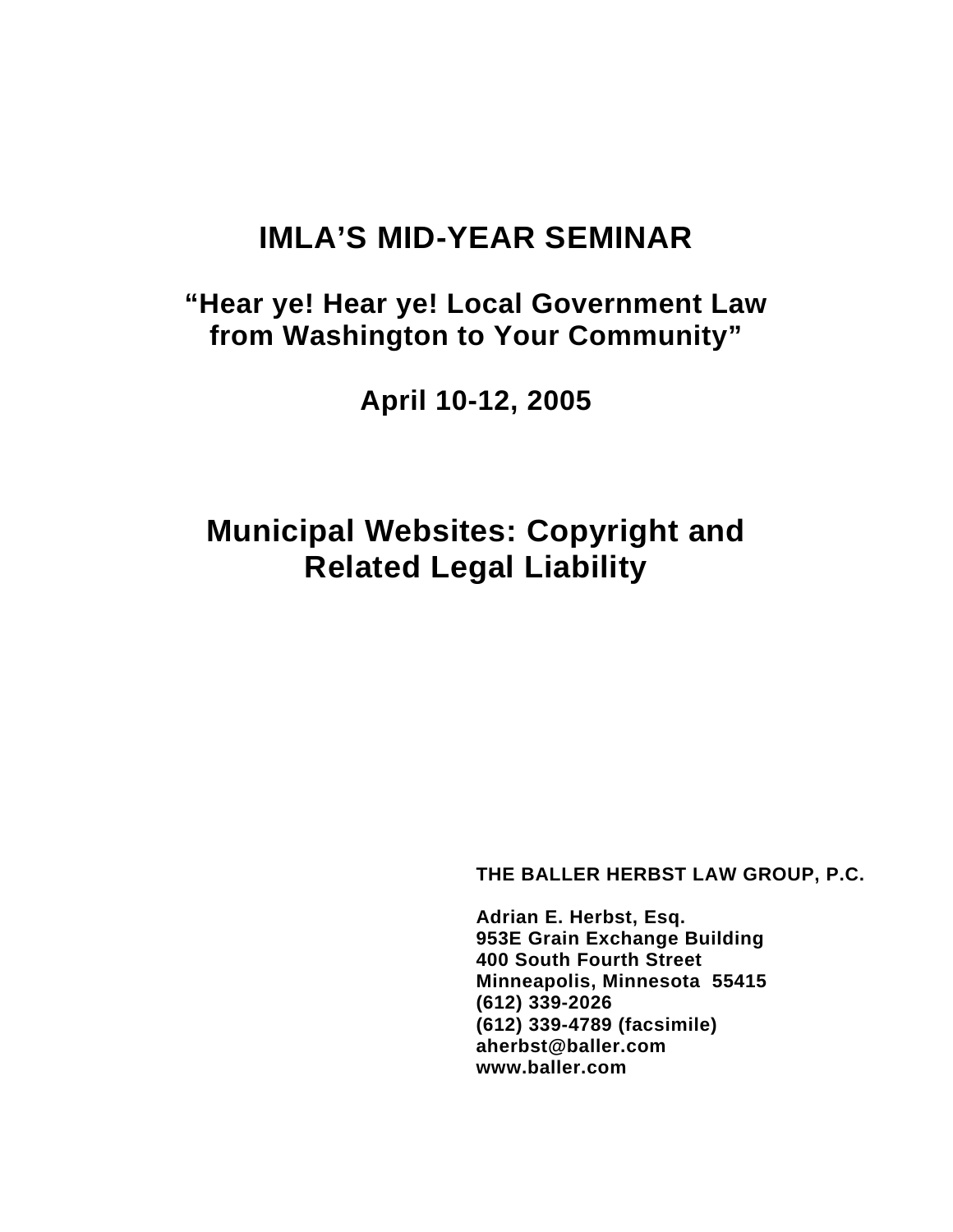## **Adrian E. Herbst**

Adrian Herbst heads the Minneapolis office of The Baller Herbst Law Group. For more than 25 years he has been on the cutting edge of cable and telecommunications matters, providing regular consulting and legal assistance to municipalities throughout the United States. This has included the initial franchising processes for cable communications as well as renewals, transfers of ownership, and a wide-range of administrative enforcement matters and development of local programming and issues related to local programming. Recently, his work has expanded with the broadband services offered in cable and telecommunications systems to include planning, competition policy, and internet services.

He has served as a key member of many national organizations in programs to provide assistance to local governments, including International Municipal Lawyers Association (IMLA), National Association of Telecommunications Officers and Advisors (NATOA), the Alliance for Community Media and the National League of Cities (NLC). He has served in many capacities on behalf of these national organizations, including developing model ordinances for IMLA and chairing a specialized rights-of-way taskforce for NATOA that developed policies and guidelines for local units of governments throughout the country. He has served as President of the Minnesota Trial Lawyers Association and Vice President of the League of Minnesota Cities and is also a member of various other legal organizations including the Federal Communications Bar Association, and the Telecommunications Committee of the Minnesota State Bar Association.

Mr. Herbst has a unique background in municipal and governmental law and policy, having been a full-time City Attorney and elected City Councilman for 16 years for the City of Bloomington, Minnesota. While serving as City Attorney, Mr. Herbst led a group that was instrumental in the development of the initial franchises for cable services. As a result of this experience, he advised many municipal organizations both on the state and national level to help initiate procedures and guidelines for cable franchising. Further, because of this unique background, he was selected to serve as General Counsel for the Economic Development Authority for the City of Bloomington, Minnesota and was instrumental in the acquisition of land for development, public financing, and spearheaded the creation, development, and negotiation of a development agreement that led to the development of the Mall of America, the largest single shopping mall and attraction center in the country.

Mr. Herbst's cable television and telecommunications services to clients include the following:

- Initial franchising
- Refranchising/renewals
- Franchise administration and enforcement
- Transfer or sale of ownership
- Feasibility studies of construction of municipal fiber optic networks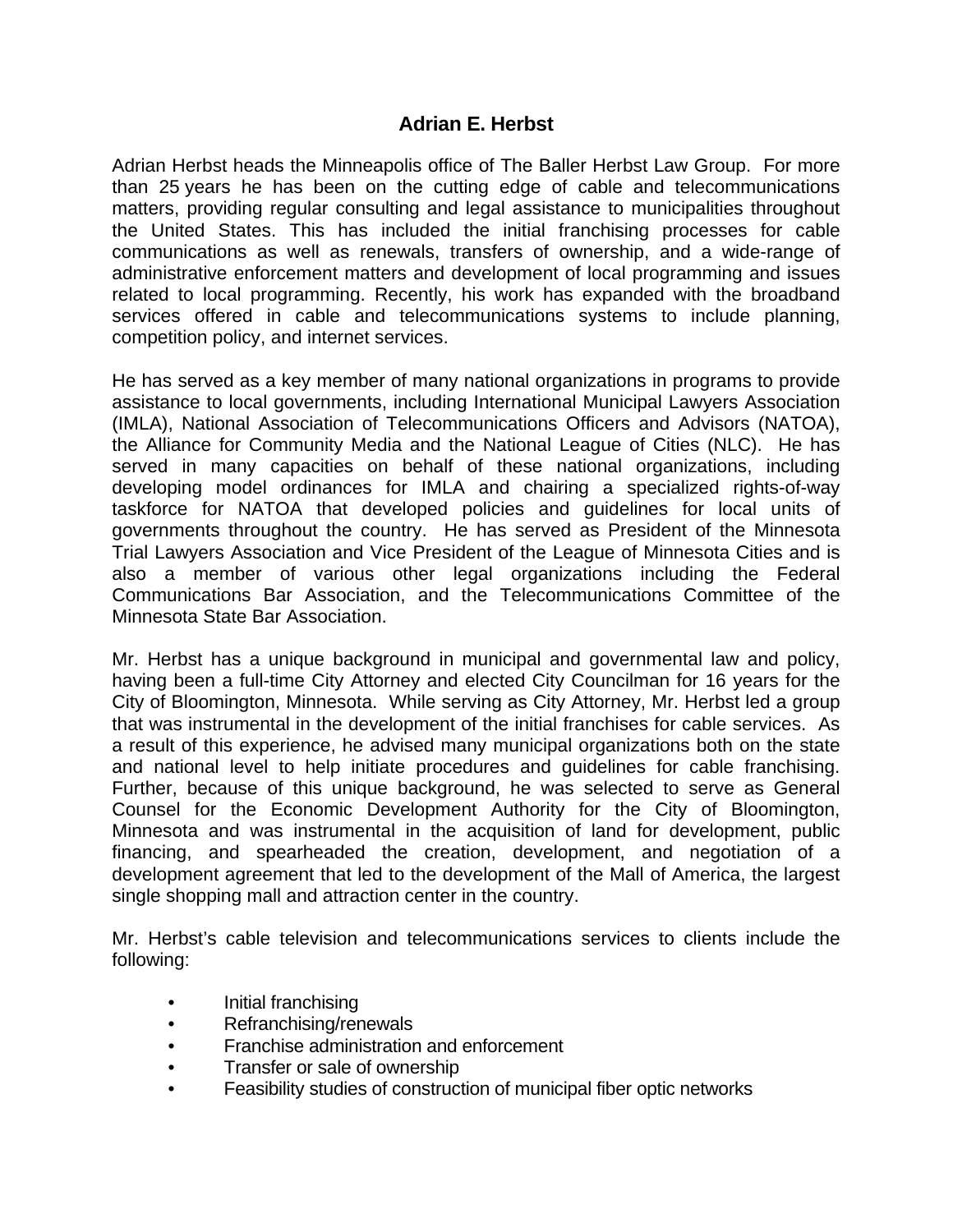- Municipal ownership
- Performance audit
- Technical review
- Financial audits
- Franchise fee audit
- Rate regulation
- **Litigation**
- **Negotiation**
- Ordinance drafting
- Non-profit access corporations
- Public, educational and governmental operations
- Institutional network, voice, video, and data systems operations
- Programming agreements
- Community needs assessment
- Customer service standards
- Municipal rights-of-way issues
- Telecommunications planning
- Municipal websites and "E" Government
- Internet related matters, including voice over IP
- Wireless services and local ordinances and zoning
- FCC Proceedings
- Cable and Telecommunications Legislation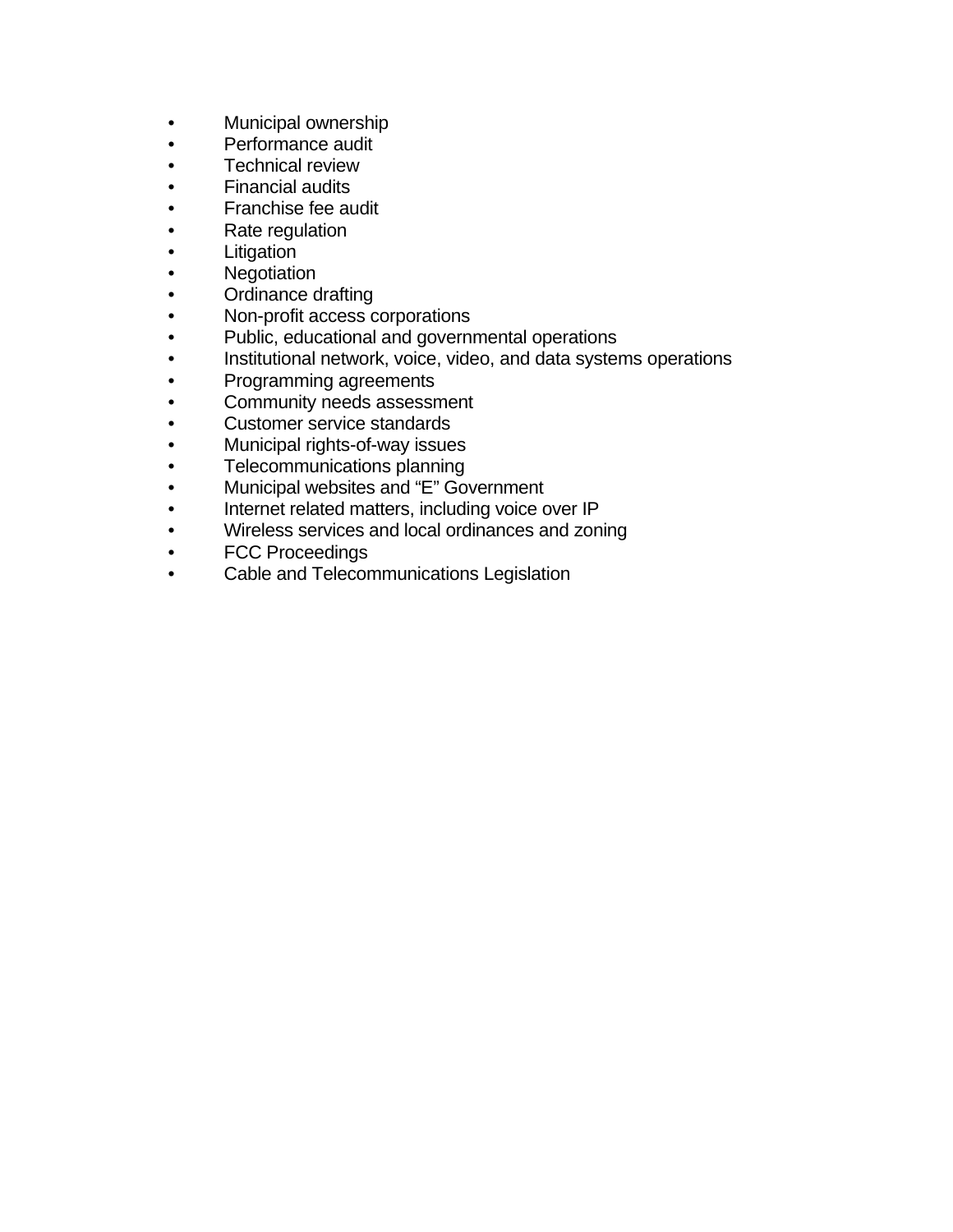## **What is "copyright"?**

"Copyright" is a form of protection granted by the laws of the United States (Art. I Sec. 8 of the U.S. Constitution; 17 U.S.C. §§ 101-810) to creators of "original works of authorship."[1](#page-4-0) Section 106 of the 1976 Copyright Act gives the owner of copyright the exclusive right to do and to authorize others to do the following:

- To *reproduce* the work;
- To *prepare derivative works* based upon the work;
- To *license* the work*;*
- To *perform the work publicly*; and
- To *display the work publicly.*

It is illegal for anyone to violate any of the rights provided by the copyright law to the owner of copyright.

## **Who may claim copyright?**

- The creator of a work possesses copyright protection from the moment the work is created in fixed form ("tangible form of expression"), and *immediately* becomes the property of the author who created the work.. The work need not be "published."
	- o Exception: copyright in "works for hire" are held by the employer of the person who creates it
- Transfer of ownership of material does not itself convey copyright.
- The copyright owner *need not* register the work, nor take any other action, to possess the exclusive rights above. (Registering the work with the Copyright Office provides certain benefits in case of legal recourse, including establishing a public record of the copyright claim serving as prima facie evidence of the validity of the claim, and potential statutory damages and attorneys fees in case of infringement.)
- Notice of copyright (e.g., "© 2005 Adrian Herbst") generally is *not* required to protect a copyrighted work, but can be beneficial.

## **How long does the copyright last?**

 $\overline{a}$ 

<span id="page-4-0"></span><sup>1.</sup> <sup>1</sup> Categories of copyrightable material include: literary works (including computer programs and compilations); musical works, including any accompanying words; dramatic works, including any accompanying music; pantomimes and choreographic works; pictorial, graphic, and sculptural works; motion pictures and other audiovisual works; sound recordings; and architectural works.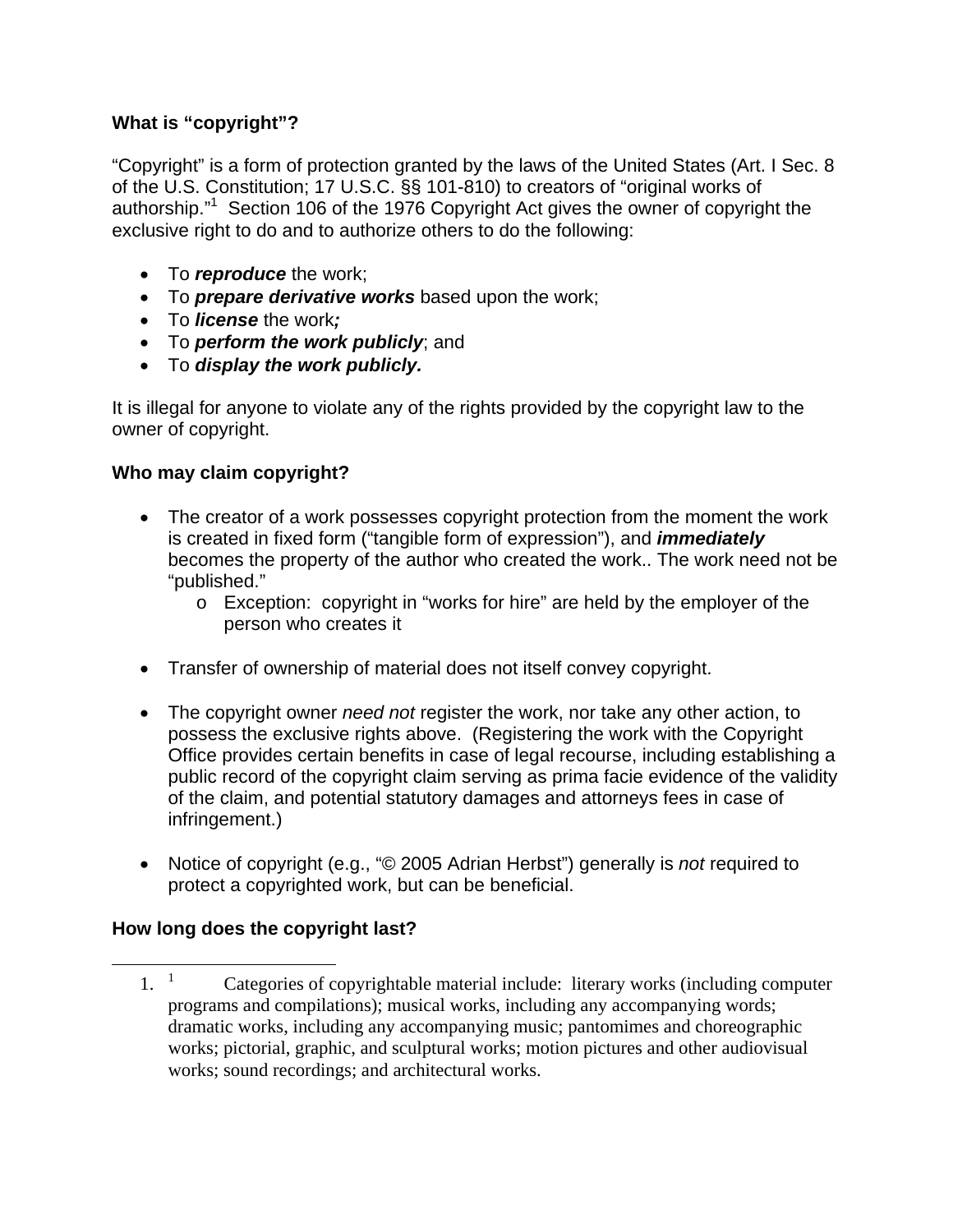A work that is created (fixed in tangible form for the first time) on or after January 1, 1978, is automatically protected from the moment of its creation and is ordinarily given a term enduring for the author's life plus an additional 70 years after the author's death.

#### **What is** *not* **protected by copyright?**

- Works that have not been fixed in a tangible form of expression
- Titles, names, short phrases or slogans, lists of ingredients, etc.
- "Ideas, procedures, methods, systems, processes, concepts, principles, discoveries, or devices, as distinguished from a description, explanation, or illustration"
- "Works consisting *entirely* of information that is common property and containing no original authorship (for example: standard calendars, height and weight charts, tape measures and rulers, and lists or tables taken from public documents or other common sources)"
- Typical Web links are not protected by copyright they are merely references to other works (but be careful about inadvertently creating a derivative work on your website)

#### **"Fair Use" exception – 17 U.S.C. § 107**

- "Fair use" is a doctrine that allows the public to make limited use of a copyrighted work without permission. The "fair use" of a work is not an infringement of copyright.
- Classic example of fair use: book review
- A fuzzy determination, meant to balance need for unfettered discourse and educational purposes with the copyright interests of the owner of the work
- Fair use factors: Section 107 provides --

" . . . In determining whether the use made of a work in any particular case is a fair use the factors to be considered shall include —

(1) the purpose and character of the use, including whether such use is of a commercial nature or is for nonprofit educational purposes;

(2) the nature of the copyrighted work;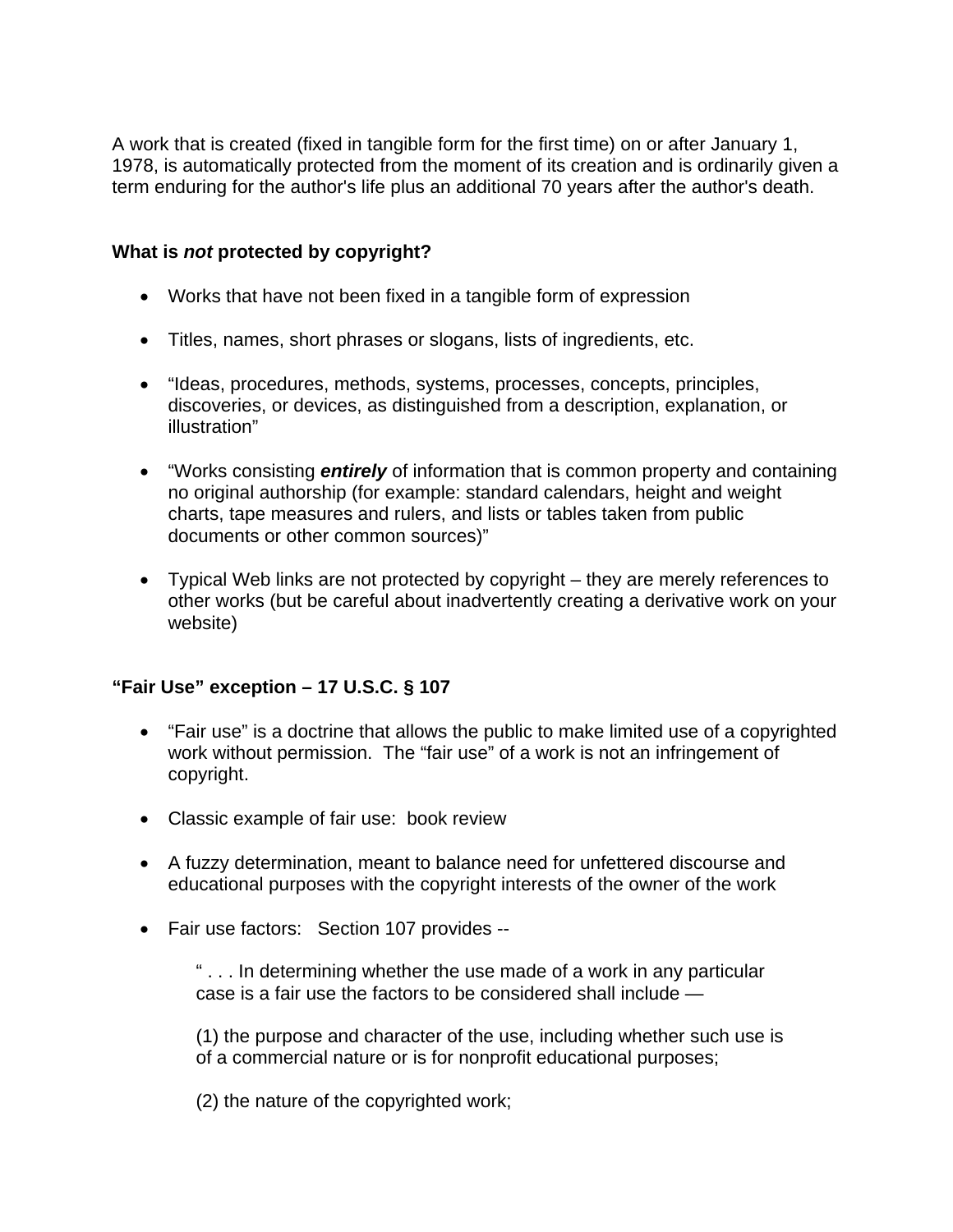(3) the amount and substantiality of the portion used in relation to the copyrighted work as a whole; and

(4) the effect of the use upon the potential market for or value of the copyrighted work."

- *Los Angeles Times v. Free Republic,* 2000 U.S. Dist. LEXIS 5669 (C.D. Cal. 2000)
	- o Website allowed users to post full articles from newspapers.
	- o Even though website was non-profit endeavor, court found that non-transformative posting of entire articles deprived the copyright owner of commercial value. Website's use of newspaper articles found not to be fair use.

#### **Government work exemption**

• Works by the U.S. government are *not* protected by copyright, *but* works by state and local governments are generally protected by copyright.

#### **"Public Domain"**

- "Public domain" is generally a function of time, not of location. Materials globally available on the Internet are not necessarily "in the public domain." Copyright still applies even if anyone in the world may freely access and copy the work as a technical matter.
	- o However, by placing material on the Internet the copyright owner has probably granted an *implied license* to copy the work for purposes of accessing it over the Internet, and printing out personal copies. (Printing numerous copies may be a copyright violation.)
- Works whose copyright term has expired, or works by the U.S. government, are said to be "in the public domain," and may be used freely.

## **Digital Millennium Copyright Act of 1998 (DMCA)**

- Limits to some degree copyright infringement liability of Internet service providers for simply transmitting information over the Internet. (Also see 47 U.S.C. § 220).
- Provides "safe harbors" for website operators and hosting services provided they (1) register an agent with the U.S. Copyright Office, and (2) comply with the notice-and-takedown procedures set forth in the Act.
	- o Service providers are expected to remove material from web sites if the provider receives a notification of alleged infringement from the copyright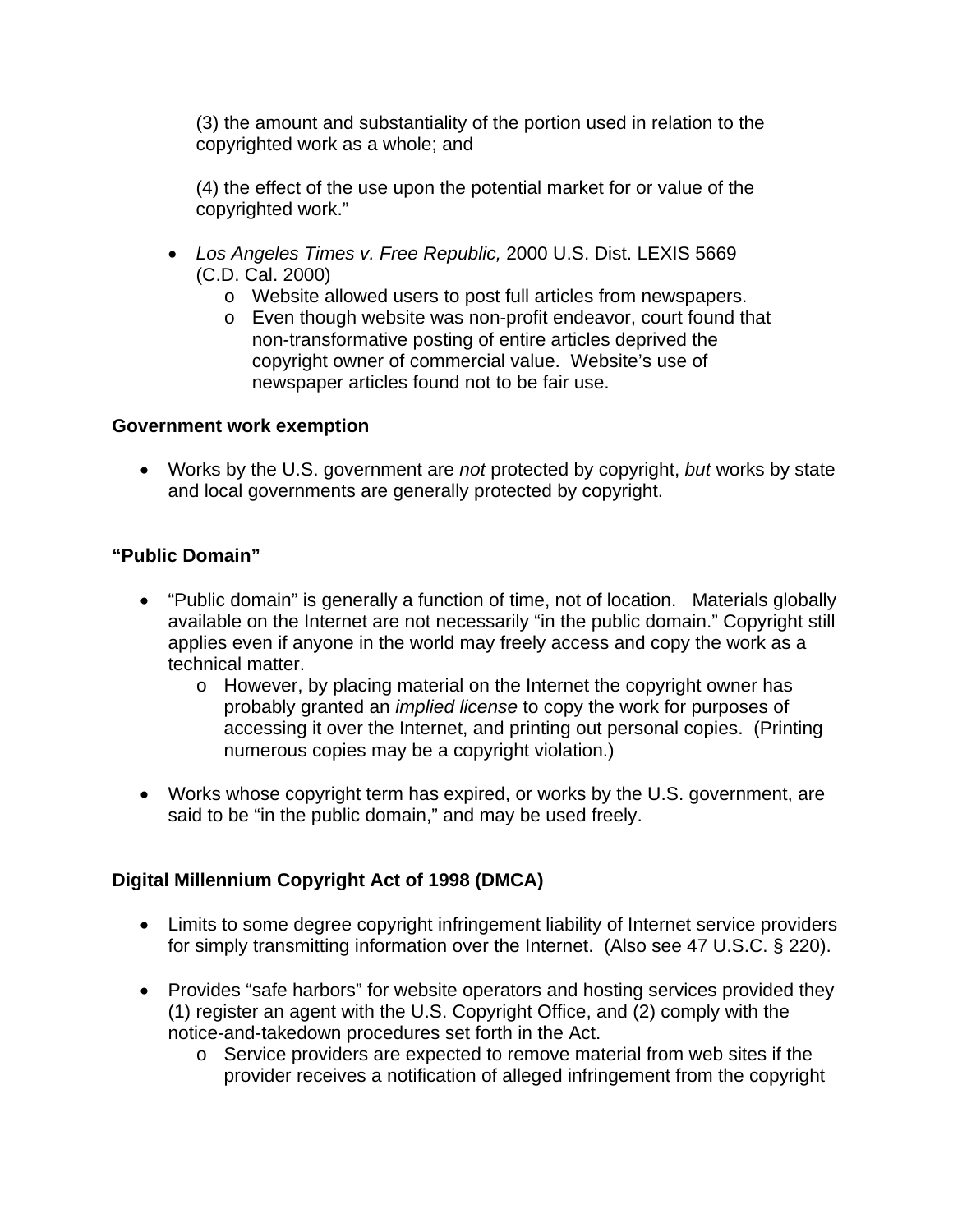holder. Failure to do so could subject the service provider to contributory infringement liability.

- Makes it a crime to circumvent anti-piracy measures built into most commercial software (subject to exceptions for research purposes)
- Numerous other changes and additions to copyright law, including requiring webcasters to pay royalty fees to record companies, provisions concerning distance education and fair use, outlawing code-cracking devices, etc.
- However, state entities should consider *not* registering with the Copyright Office, as that could be argued to be a waiver of  $11<sup>th</sup>$  Amendment immunity, and they may still rely on common law copyright defenses. Check with counsel on this issue.

## **Government Liability for Infringement and 11th Amendment Sovereign Immunity**

Unless the state has specifically consented to suit for copyright claims (we know of none that have), state entities are immune from suit for copyright infringement. The Eleventh Amendment to the U.S. Constitution<sup>[2](#page-7-0)</sup> embodies the notion that the states have "sovereign immunity." This means that a state and its agencies may not be sued by persons in the federal courts unless the state entity consents to being sued there (which states have done for a variety of purposes, torts, for instance, but not generally for intellectual property disputes). Suits against a state entity for copyright infringement are typically heard in federal court, therefore states generally are immune from suit for copyright infringement. *See, Chavez v.*  Arte Publico, 204 F.3d 601 (5<sup>th</sup> Cir. 2001). In 1999, the U.S. Supreme Court struck down an attempt by Congress to end this immunity. *Florida Prepaid Postsecondary Education Expense Board v. College Savings Bank,* 527 U.S. 627 (1998)

#### **Compliance and Safe Harbors**

Nevertheless, it makes obvious sense for government websites to be good copyright citizens because, among other reasons,  $(1)$  the 11<sup>th</sup> Amendment state immunity from copyright infringement may not last forever (bills are periodically introduced in Congress to eliminate it), and (2) copyright owners can employ tactics other than a conventional copyright claim in federal court for monetary damages (they can sue the alleged infringer individually, they can seek an injunction, and they may be able to pursue a breach of contract action in state court).

<span id="page-7-0"></span> $\frac{1}{2}$  "The Judicial power of the United States shall not be construed to extend to any suit in law or equity, commenced or prosecuted against one of the United States by Citizens of another State, or by Citizens or Subjects of any Foreign State." U.S. Const. amend. XI.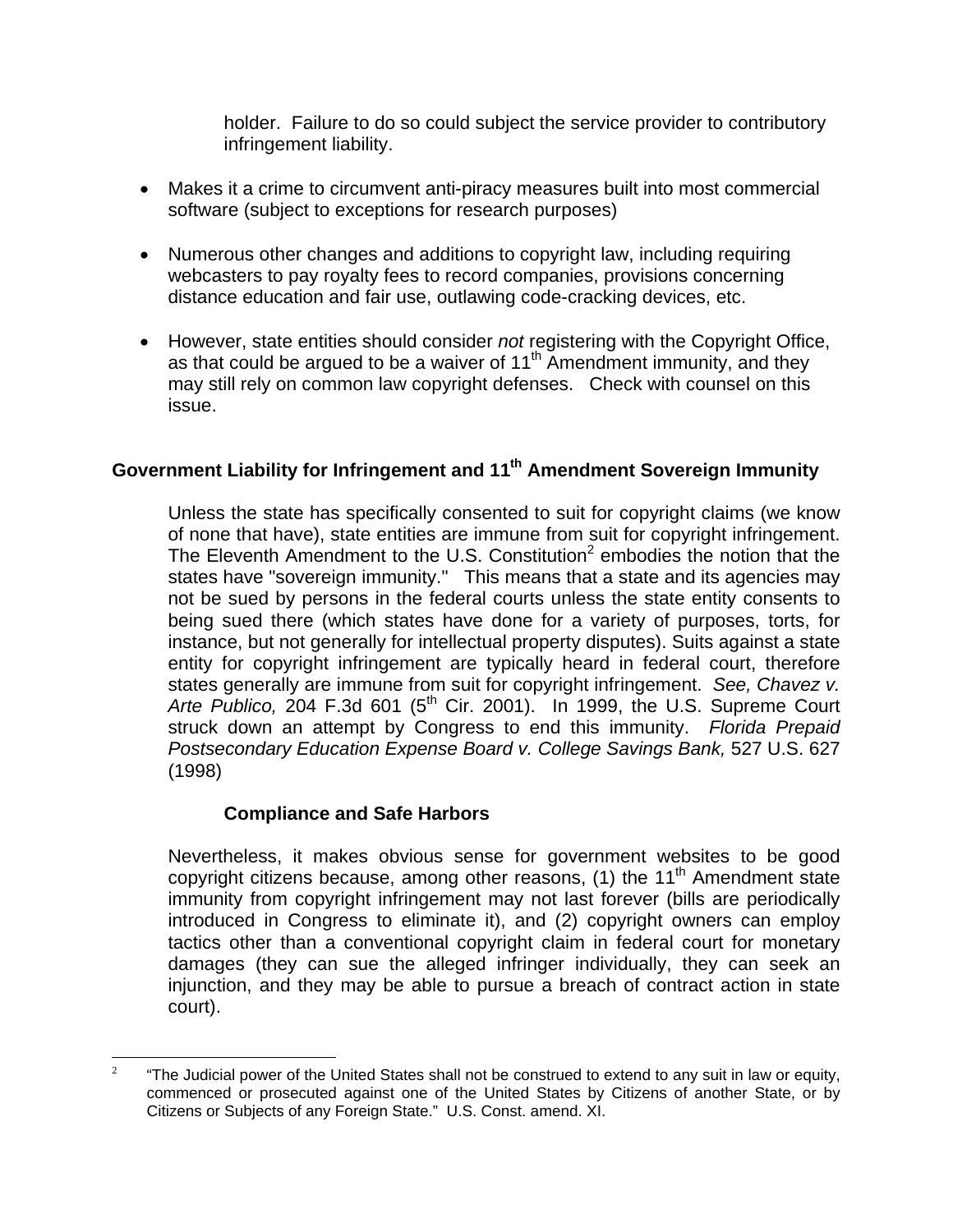While a comprehensive review of copyright law as it relates to government websites is beyond the scope of this document, we recommend that website operators and policymakers obtain a working understanding of copyright law generally, and in particular that they are familiar with the Digital Millennium Copyright Act of 1998, which provides certain safe harbors for online service providers. We also recommend that government entities obtain counsel experienced in copyright issues to ensure that website policies and practices are in compliance, to take full advantage of protections against liability, and, especially, to respond to any allegations of direct or contributory copyright infringement.

In brief, government website policymakers should consider at least the following:

• Understand and adhere to copyright obligations in the government's own use of, and presentation of information on, the government website. For example:

- Design the site so that any links to external pages open in their own window, not in a frame of the public website (which may create an unauthorized derivative work).
- Warning boxes for leaving the site are not user-friendly, and probably are unnecessary.
- But *do* include a disclaimer addressing liability for linking to a website that contains infringing or illegal content.
- "Deep linking" directly to copyrighted works of another website may infringe the copyright owner's exclusive rights to display and reproduce such works. This typically comes into play when the other website wishes to have users enter through a front page, for advertising or other purposes.
- Understand the doctrine of **fair use** 17 U.S.C. §§ 106-107 which provides an absolute defense to a claim for copyright infringement. § 107 sets out four factors for a court to consider in determining whether the use in a particular case is a fair use: (1) the purpose and character of the use, including whether such use is of a commercial nature or is for nonprofit educational purposes; (2) the nature of the copyrighted work; (3) the amount and substantiality of the portion used in relation to the copyrighted work as a whole; and (4) the effect of the use upon the potential market for or value of the copyrighted work. *See Kelly v.*  Arriba Soft, 336 F.3d 811 (9<sup>th</sup> Cir. 2003).
- Sovereign immunity can be waived, explicitly or in some cases by implication. *See Parden v. Terminal Ry. of Ala. State Docks Dept.*, 377 U.S. 184, 84 S. Ct. 1207 (1964). Congressional abrogation of a state's U.S. 11<sup>th</sup> Amendment immunity turns on an express statement of intent by Congress and a constitutionally valid exercise of power. *Chavez v. Arte Publico Press,* 204 F.3d